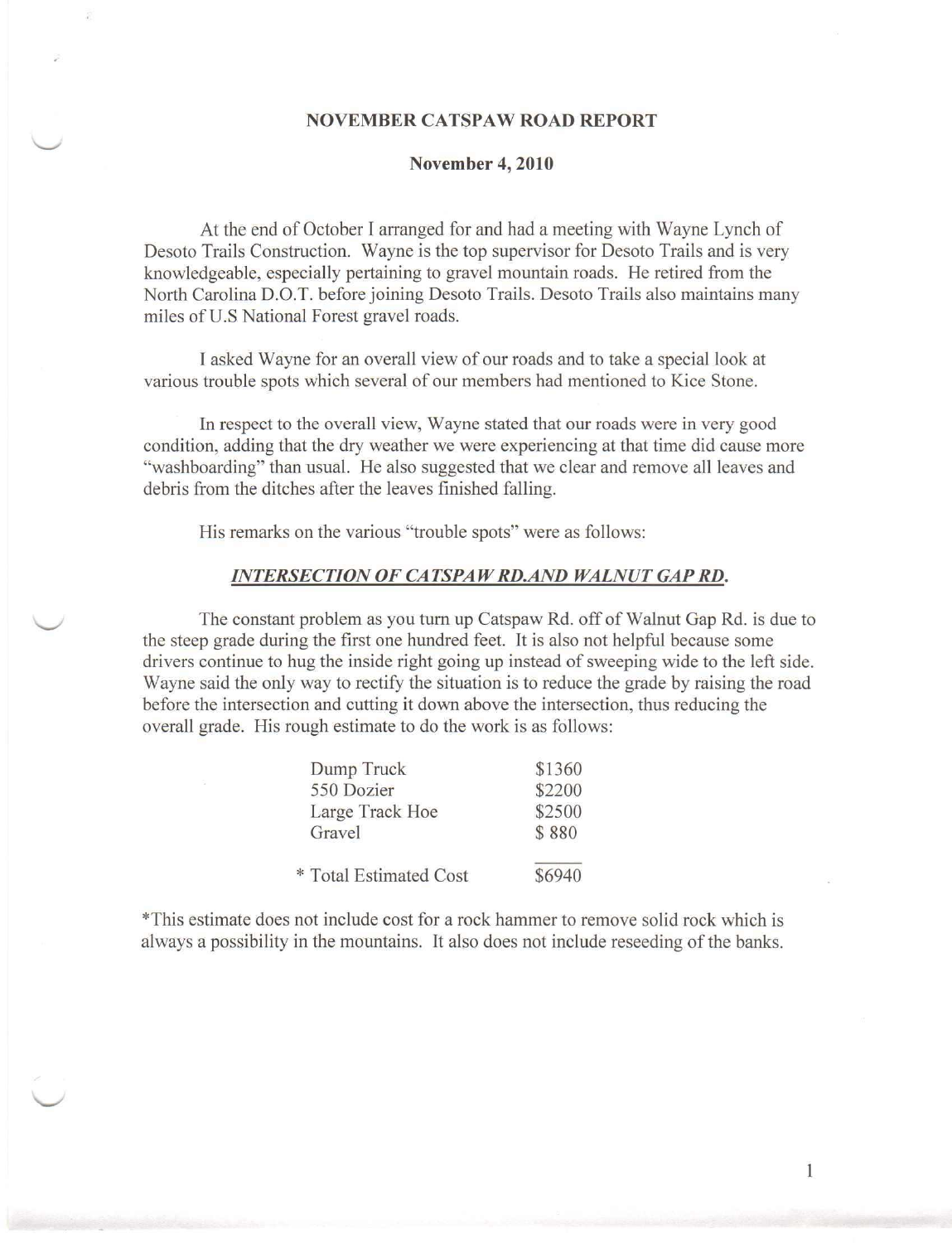### *INTERSECTION OF CATSPAW RD.AND CHIPS LANE*

Again, this problem is due to the steep grade during that first one hundred feet, plus the steep bend. Wayne's opinion is that a large rock shelf is below the present road and would be very expensive to rectify .... probably in the \$6000 to \$10000 price range. He again stated if we could get drivers, both going up and coming down, to swing wide it would help the situation.

## *GITTY-UP CURVE ON CATSPAW RD.*

The recently washing of Catspaw Rd. is due to water coming down off the driveway at Lot 40 and onto Catspaw Rd.

# *STOPPED-UP CUL VERT &DITCH @Lot 38*

Rocks in the ditch and at lower driveway culvert are causing the ditch to retain loose sand and gravel and stopping up the ditch. This causes water to jump out into the road. Wayne recommends removing the rocks, retrenching the ditch and re-grading the road so the water can not run down the road He also recommended that the rocks placed on the driveway that funnel water onto the road be removed along with anything that keeps the water from running off the road into the ditches.

# *ROAD TO MCCOLLISTER LOT*

A more defined ditch needs to be dug on uphill side and remove large rocks under road bed where possible. Road needs to be re-graded and sloped to the uphill side of the redefined ditch and replace the lost gravel on the road bed. Estimated cost is:

| 550 Tractor | \$600  |
|-------------|--------|
| Gravel      | \$2000 |
| Total       | \$2600 |

In addition, I asked about the cost of a turnaround at McCollister's gate. The estimated cost of a Turnaround using only the upper side of road to be approximately \$550. The estimated cost using both sides of the road would be \$300.